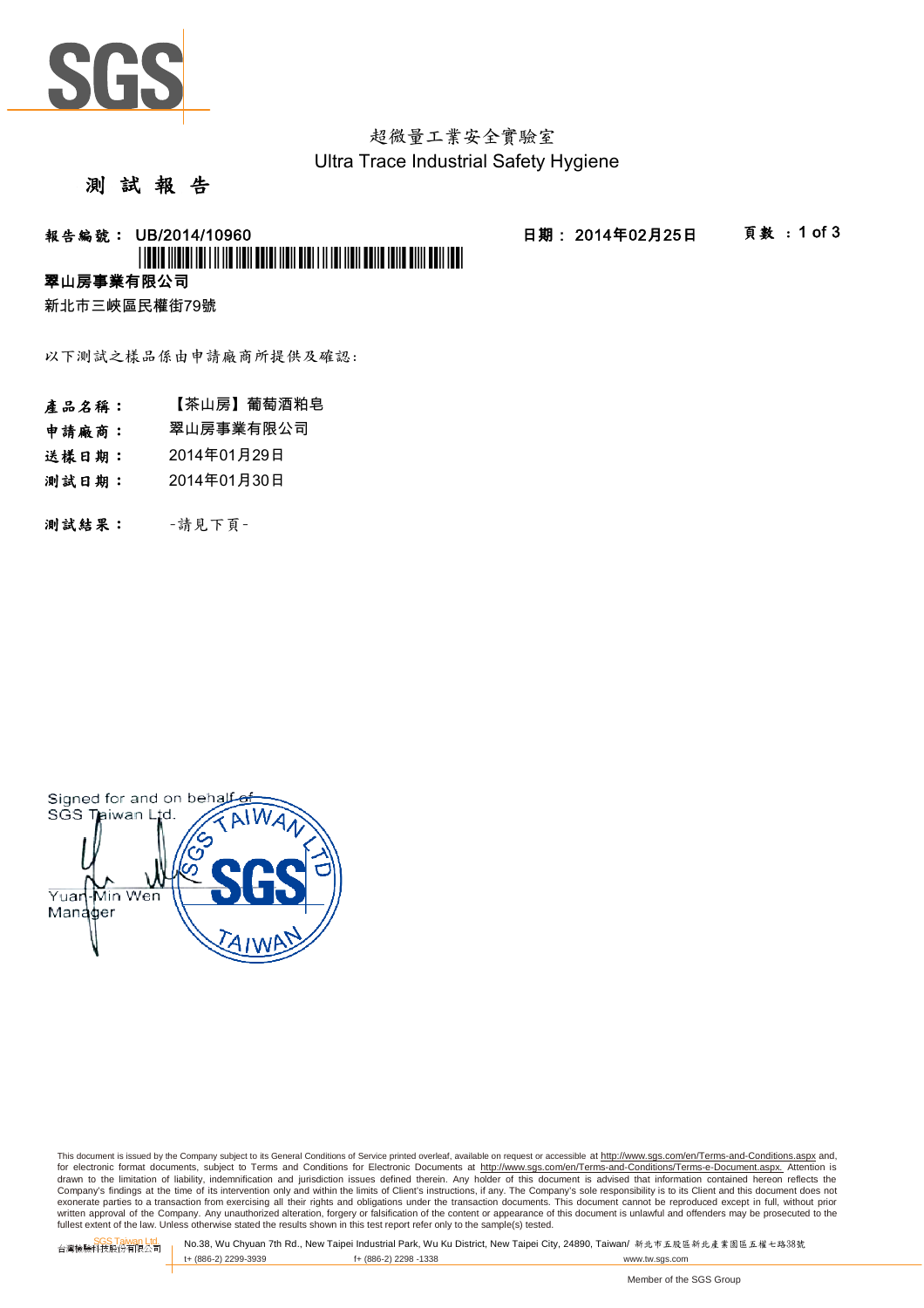

# 超微量工業安全實驗室 Ultra Trace Industrial Safety Hygiene

### 測 試 報 告

# \*UB/2014/10960\*

報告編號: UB/2014/10960 日期: 2014年02月25日 頁數 : 2 of 3

翠山房事業有限公司

新北市三峽區民權街79號

#### 測試結果:

| 測試項目    | CAS NO.     | 測試方法                                                                                            | 測試結果 | 檢測極限 | 單位         |
|---------|-------------|-------------------------------------------------------------------------------------------------|------|------|------------|
| 總生菌數    |             | U.S. FDA"Microbiological methods for cosmetics"<br>in Bacteriological Analytical Manual (2001). | N.D. | 10.0 | CFU/g      |
| 大腸桿菌    |             | U.S. FDA"Microbiological methods for cosmetics"<br>in Bacteriological Analytical Manual (2001). | 陰性   |      |            |
| 金黃色葡萄球菌 |             | U.S. FDA"Microbiological methods for cosmetics"<br>in Bacteriological Analytical Manual (2001). | 陰性   |      |            |
| 綠膿桿菌    |             | U.S. FDA"Microbiological methods for cosmetics"<br>in Bacteriological Analytical Manual (2001). | 陰性   |      |            |
| 重金屬     |             |                                                                                                 |      |      |            |
| 砷(As)   | 007440-38-2 | 本測試參考USEPA 3052方法,以感應耦合電漿光<br>譜儀(ICP/OES) 檢測。                                                   | N.D. | 1.00 | ppm(mg/kg) |
| 鉛(Pb)   | 007439-92-1 | 本測試參考USEPA 3052方法,以感應耦合電漿光<br>譜儀(ICP/OES) 檢測。                                                   | N.D. | 1.00 | ppm(mg/kg) |
| 汞(Hg)   | 007439-97-6 | 本測試參考USEPA 3052方法,以感應耦合電漿光<br>譜儀(ICP/OES) 檢測。                                                   | N.D. | 1.00 | ppm(mg/kg) |
| 鎘 (Cd)  | 007440-43-9 | 本測試參考USEPA 3052方法,以感應耦合電漿光<br>譜儀(ICP/OES) 檢測。                                                   | N.D. | 1.00 | ppm(mg/kg) |

備註:1.本報告不得分離,分離使用無效。

- 2.低於方法偵測極限之測定值以〞N.D.〞表示。
- 3.Negative / 陰性(未偵測到),Positive / 陽性(已偵測到)。
- 4.微生物限量:依據衛生署公告化妝品微生物容許基準:總生菌數:眼周圍需<100cfu/g或ml,
- 其他類化妝品<1000cfu/g或ml,金黃色葡萄球菌、綠膿桿菌、大腸桿菌不得檢出。
- 5.重金屬限量:依據衛生署公告重金屬限量: 汞<1ppm, 砷<3ppm, 鉛<10ppm, 鎬<20ppm。

- END -

This document is issued by the Company subject to its General Conditions of Service printed overleaf, available on request or accessible at http://www.sgs.com/en/Terms-and-Conditions.aspx and, for electronic format documents, subject to Terms and Conditions for Electronic Documents at http://www.sgs.com/en/Terms-and-Conditions/Terms-e-Document.aspx. Attention is drawn to the limitation of liability, indemnification and jurisdiction issues defined therein. Any holder of this document is advised that information contained hereon reflects the<br>Company's findings at the time of its int exonerate parties to a transaction from exercising all their rights and obligations under the transaction documents. This document cannot be reproduced except in full, without prior written approval of the Company. Any unauthorized alteration, forgery or falsification of the content or appearance of this document is unlawful and offenders may be prosecuted to the<br>fullest extent of the law. Unless othe